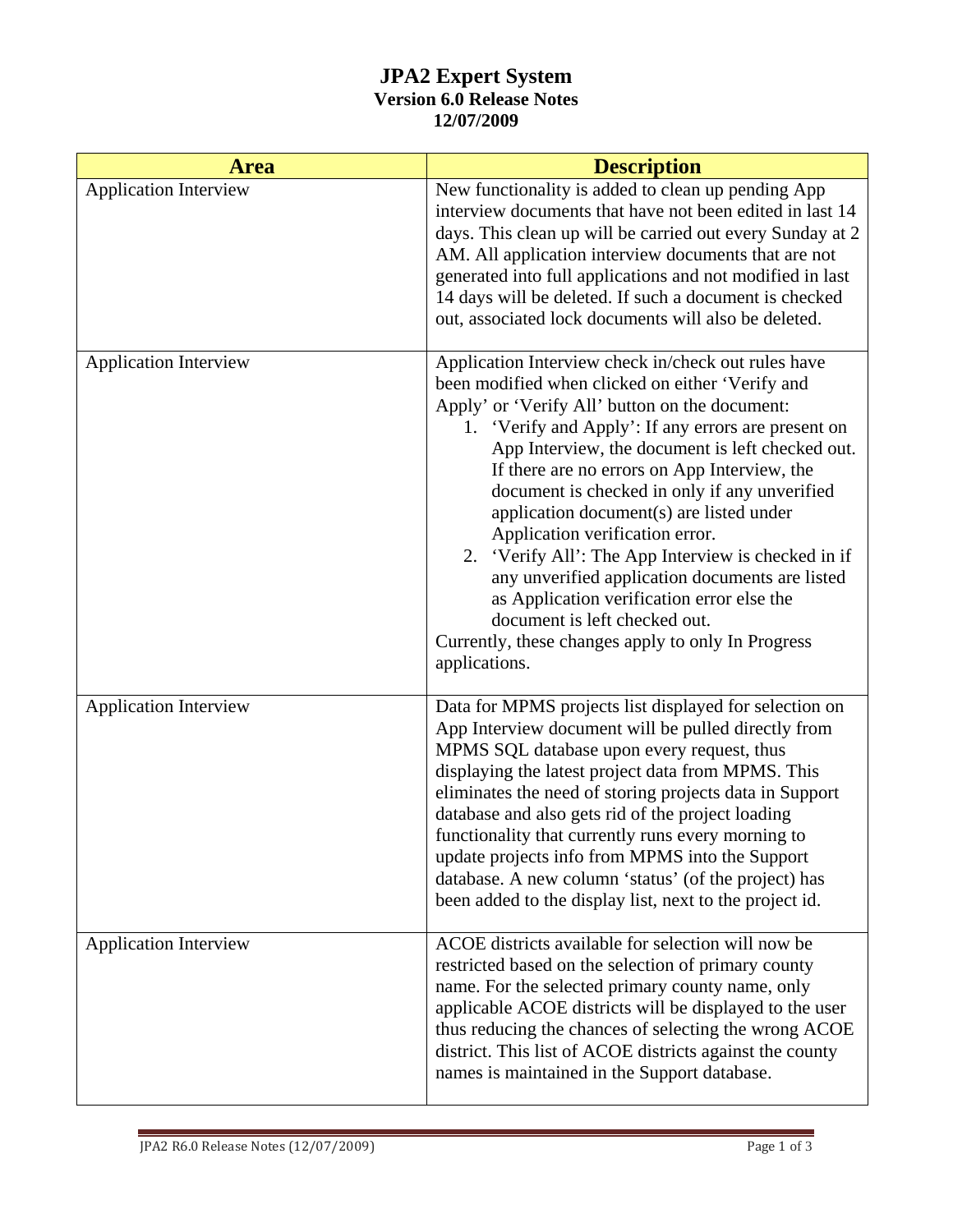| <b>Area</b>                                                    | <b>Description</b>                                                                                                                                                                                                                                                                                                                                                          |
|----------------------------------------------------------------|-----------------------------------------------------------------------------------------------------------------------------------------------------------------------------------------------------------------------------------------------------------------------------------------------------------------------------------------------------------------------------|
| <b>DEP Tracking Fields</b>                                     | Permit number and Authorization Id for application will<br>be overlaid upon receipt of permit denial message from<br>DEP. Currently these are overlaid only for permit<br>approval message.                                                                                                                                                                                 |
| Placeholder- DEP Facilities document                           | A note is added to the DEP Facilities document to<br>emphasize that the user needs to click on the 'Ready for<br>Submit' button on the DEP greenport website prior to<br>verifying and submitting the application to DEP. A<br>graphic image is added for illustration.                                                                                                     |
| <b>Technical Deficiency Response</b>                           | A limit of 70MB has been added on the total size of the<br>Technical Deficiency Response attachments to be<br>submitted to DEP.                                                                                                                                                                                                                                             |
| Technical Deficiency Response: reminder<br>notification emails | Notification emails will now be sent to remind the POCs<br>and selected additional recipients for the applications<br>about the deadline for submission of technical<br>deficiency responses. These reminders will be sent out<br>30 and 45 days after the technical deficiency receipt for<br>applications where the responses to those deficiencies<br>are still pending. |
| <b>System Logout</b>                                           | Currently when a user logs out from JPA system, a pop-<br>up window is displayed momentarily. This pop-up<br>window has now been removed. This will enable the<br>users with pop-up blockers enabled to log out of the<br>system without any problems. However, logging out<br>will not close any other JPA system windows like Help,<br>contacts etc (if already open).    |
| System – Admin: Pending Tech Def<br>Response view              | A new column 'Days Since' has been added to the<br>Admin view for pending technical deficiency response<br>documents. This column indicates the number of days<br>since the technical deficiency was received (and the<br>response not yet submitted to DEP).                                                                                                               |
| System – Admin: Pending Tech Def<br>Response view              | A new column 'District' has been added to the Admin<br>view for pending technical deficiency response<br>documents.                                                                                                                                                                                                                                                         |
| System – Admin: Pending Resub Apps view                        | A new column 'Days Since' has been added to the<br>Admin view for Applications pending submission after<br>receiving eFACTS error from DEP. This column<br>indicates the number of days since the error was<br>received that sent the application back to In Progress<br>status.                                                                                            |